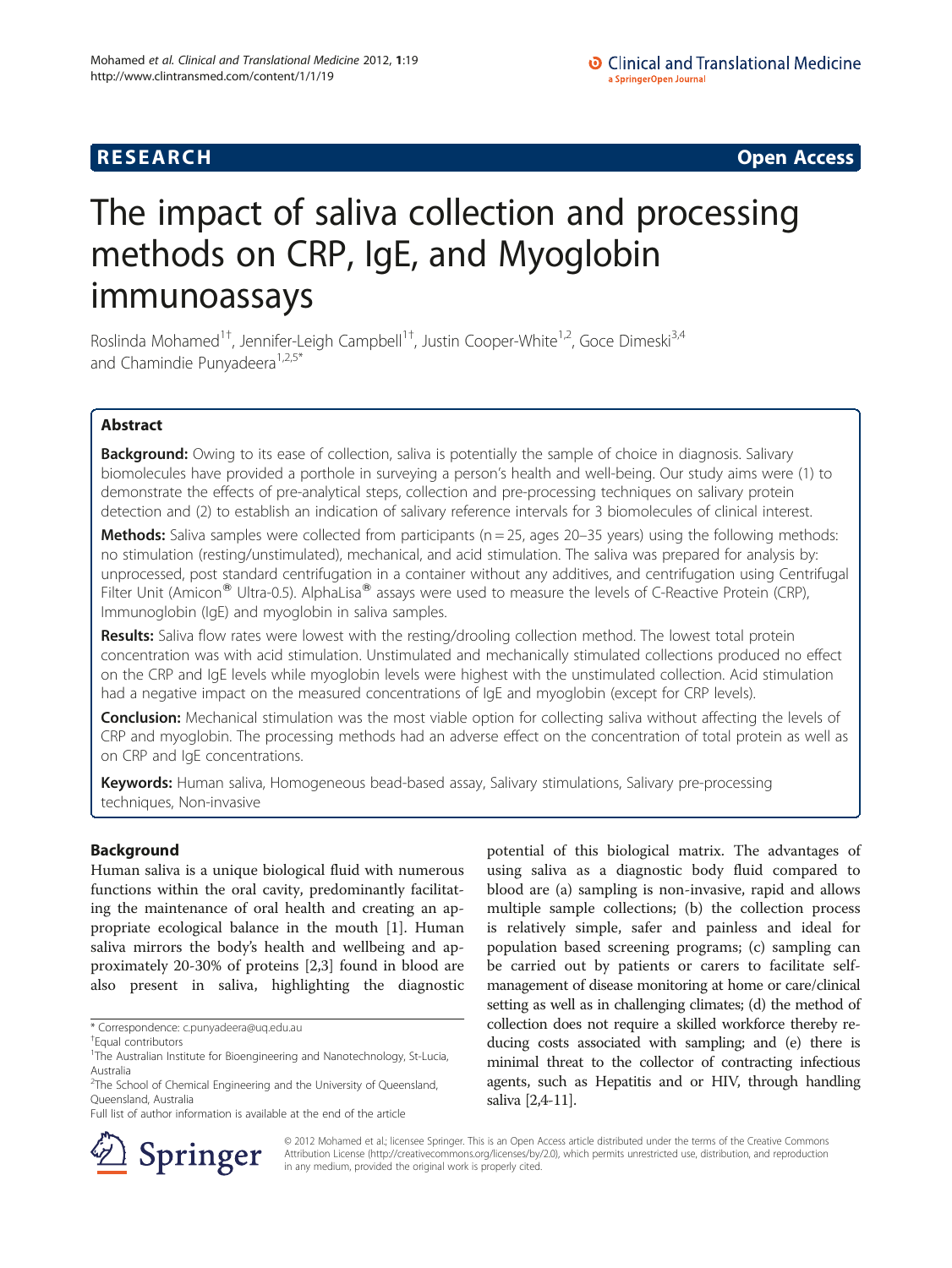Saliva is produced by three major salivary glands (parotid, submandibular and sublingual) and numerous minor salivary glands. Saliva contains a myriad of salivary proteins which could serve as biological markers for diagnosing and tracking the progression of various health conditions, as well as monitoring the effectiveness of medication [[8](#page-6-0),[12](#page-6-0),[13](#page-6-0)]. To date, most of the saliva collection devices that are commercially available allow a person to collect resting/unstimulated saliva and/or stimulated saliva either via mechanical stimulation or acid stimulation [[5,6](#page-6-0)]. When a person is in a resting state, saliva production is largely produced by the submandibular gland, while only 20% and 8% are produced by parotid and sublingual glands, respectively [[14,15\]](#page-6-0). In contrast, when saliva production is stimulated either via chewing gum or plastic (e.g. parafilm), or through acid stimulation, most of the saliva produced is primarily derived from the parotid gland [\[14,16\]](#page-6-0). Most importantly, the composition of both stimulated and unstimulated saliva may be altered by genetic predisposition factors and physiological, pathological and environmental factors [[14,15,17,18](#page-6-0)], all these factors may hinder the correct derivation of results for best care outcomes.

Most of the proteins that are present in saliva are either synthesized in situ in the salivary glands and/or transported from blood capillaries into saliva by diffusion, active transport and/or ultra-filtration [[1,5\]](#page-6-0). The proteins in saliva may also undergo modifications (glycosylation, deglycosylation, phosphorylation) due to underlying pathological conditions and/or as a result of exposure to drugs and other compounds or solutions. Our understanding of the biomolecules present in saliva during a normal healthy physiological state, as opposed to a pathological condition, requires further investigation in order for saliva to become a sample of choice for diagnostic and treatment purposes.

Current obstacles to the translation of saliva from a laboratory to the bench side of a patient are: (a) the low concentration of analytes (100 to 1000 fold lower) in saliva compared with blood, which requires more sensitive detection/measurement technologies; (b) concentration levels and composition may be influenced by diurnal/ circardian cycles; (c) the type of saliva collection and processing methods [[5,8\]](#page-6-0).

The aims of this study were a) to investigate the impact of collection methods (resting, mechanical and acid stimulation), and processing techniques on three analytes with varying sizes (C-Reactive Protein (CRP) 115 kDa [\[19](#page-6-0)], Immunoglobulin E (IgE) 160 kDa [\[20](#page-6-0)], and myoglobin 16.7 kDa [[21\]](#page-6-0) measured by immunoassay techniques, b) to provide an estimate or guide on the potential salivary reference intervals for the suggested collection and processing methods. The findings from our work can be extrapolated onto other biomolecules of interest in saliva with similar molecular sizes.

# **Methods**

### **Participants**

The study was approved by The University of Queensland Medical Ethical Institutional Board and all participants signed an informed consent. We recruited 25 healthy participants, 12 females (18–34 years) and 13 males (18–29 years). The exclusion criteria obtained via a questionnaire included no intake of any type of drugs/medicines; existence of any co-morbid and/or oral disease (e.g. periodontal disease and gingivitis), autoimmune, infectious, musculoskeletal, or malignant disease, and recent operation or trauma. In addition, participants had to be free of fever and/or cold, nonsmokers and had good oral hygiene. Participants were asked to refrain from eating and drinking two hours prior to saliva collection in order to obtain a relatively constant baseline.

### Saliva stimulation methods

Three saliva collection techniques were assessed drool (resting), mechanical and acid stimulations. All the saliva samples were collected between 9 am - 12 pm to minimise diurnal variations associated with saliva sampling. In addition, both females and male participants were <35 years of age to minimise age related differences in the salivary biomolecular composition [[22,23\]](#page-6-0). The participants rinsed their mouth with water prior to collection, and waited 10 minutes before commencing with the collection. Participants were allowed 5–10 minutes between different collections to avoid cross contamination of saliva between collections. The collection order was resting, followed by mechanical stimulation and lastly, acid stimulation.

Resting drooling (minimal oral movements) was used to collect whole mouth saliva from the oral cavity [\[24,25](#page-6-0)]. Participants were asked to sit comfortably in an upright position and tilt their heads down slightly to pool saliva in the mouth. The first expectoration was discarded to eliminate food debris and unwanted substance contaminating the sample that may cause analytical inaccuracy. The subsequent sample was then expectorated into a pre-labelled sterile container and  $\sim$  2 mL saliva was collected. The samples were then immediately placed on ice to minimise degradation of salivary proteins until further processing.

In order to obtain mechanically stimulated saliva, the participants were asked to chew onto a piece of tubing (200 mm cut pieces of 1.6 mm bore, 1.4 mm wall platinum cured silicone tubing) for 1 minute and then expectorate the first component while keeping the tubing in the mouth. The participants expectorated the saliva into a pre-labelled sterile container once every 30 seconds while chewing onto the tubing until an adequate volume  $\sim$ 2 mL of saliva) was collected. The samples were then immediately placed on ice to minimise bacterial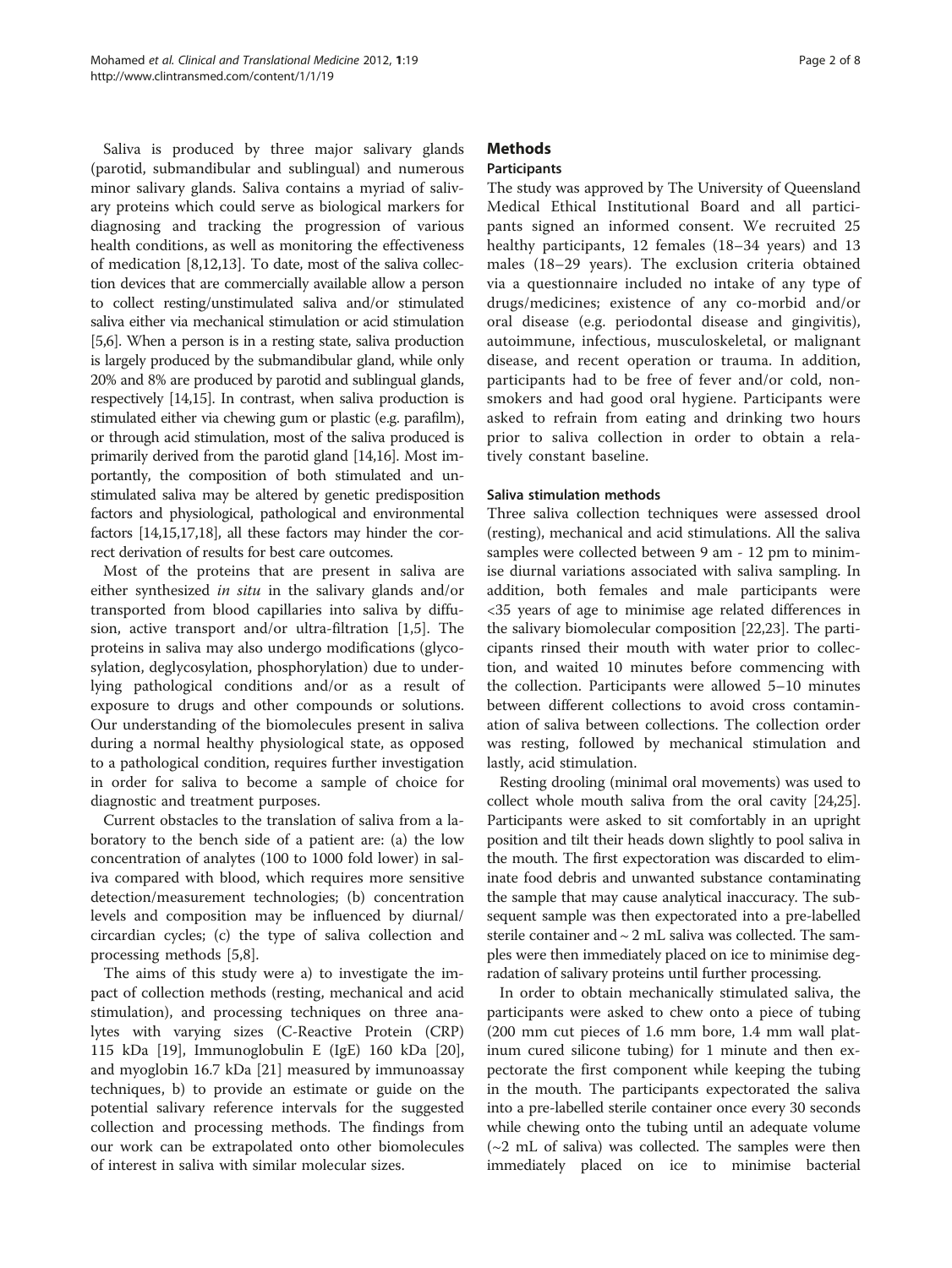degradation of salivary proteins until further processing. In order to collect acid stimulated saliva, foodgrade citric acid (0.25%, supermarket grade) was prepared and participants were asked to swirl 5 mL of the citric acid solution in the mouth for 15 seconds and then expectorate into a waste container. This procedure was repeated. The participants were then asked to pool saliva in their mouth and expectorate every 30 seconds into a pre-labelled sterile container until ~2 mL of saliva was collected and processed on ice similar to the above procedure. Salivary flow rate was calculated by dividing the saliva volume (mL, measured using a pipette) by the time (mins) it took to produce the volume of saliva measured.

### Pre-processing techniques

All salivary samples were subjected to freeze–thaw cycle to break down mucopolysaccharides to reduce viscosity and to minimise pipetting errors [\[6](#page-6-0)]. The unprocessed samples were aliquoted directly into 1.5 mL Eppendorf tubes and stored at -80°C. All thawed saliva samples were centrifuged  $(10,000 \times g)$  for 10 minutes at 4°C) to remove cellular debris and to minimise the turbidity of saliva, which can negatively impact on the accuracy of analysis [[26\]](#page-6-0). The supernatant was transferred into a fresh Eppendorf tube and appropriately labelled. The saliva samples were centrifuged using Centrifugal Filter Units (Amicon Ultra 30 K centrifugal filter devices, Millipore, USA) as a means of concentrating low MW analytes present in saliva. The samples were processed using Centrifugal Filter Units as per manufacturer's instructions. Following pre-processing, all samples were frozen at −80°C until analysis.

### Quantification of total salivary proteins

Bicinchoninic acid (BCA) protein assay (Thermo Scientific, IL, USA) was used to determine the total protein concentration in human saliva. The assay was performed in a 96-well micro plate according to the manufacturer's protocol, using 10 μL of each unknown sample and standard. The plates were read at 562 nm using Spectro-Max plate reader (Molecular Devices, CA, USA).

### Quantification of salivary CRP, IgE and myoglobin levels

AlphaLISA<sup>®</sup> kits (Perkin Elmer<sup>®</sup>, MA, USA) were used to determine CRP (#AL233C), IgE (#AL292C) and myoglobin (#AL285C) concentrations in the saliva. These protocols have previously been optimized by the manufacturer for the optimal concentration of acceptor beads and biotinylated antibody concentrations. The total sample volume used for each assay was 10 μL. Twelve standard assay points were used to generate a standard curve. The samples were analysed in triplicate in 384 well ProxiPlates™ (Perkin Elmer®, MA, USA). The only exception to manufacturer recommendations was the decrease in the total reaction volumes from 50 μL to 10 μL. In summary, the assay consisted of undiluted saliva sample/ analyte  $(1 \mu L)$ , biotinylated antibody  $(10 \mu M)$  and acceptor bead (40 μg/mL) mix and streptavidin donor beads (50 μg/mL). For all assays, the end concentration of acceptor beads was 10 μg/mL whilst the end concentration of biotinylated antibody was 1nM. The total incubation time was 1.5 h at room temperature in the dark and the plates were read using an EnSpire™ plate reader (Perkin Elmer<sup>®</sup>, MA, USA). Intra- and inter-assay coefficients of variation (CVs) for all the abovementioned saliva assays were below 5%.

### Statistical analysis

All statistical analyses were performed using GraphPad Prism software version 5.04 (GraphPad Software Inc., USA). Standard curves were generated using a 4 parameter logistic equation (sigmoidal dose–response curve with variable slope) and a 1/Y2 data weighting [\[27\]](#page-7-0).

The measurements obtained for the study were evaluated for normal distribution using the D'Agostino and Pearson omnibus normality test and found the data to be non-Gaussian distributed. The Wilcoxon matched-pairs signed rank test was used to compare data generated using the three collection methods. Statistical significance between the collection methods were assessed as  $p < 0.05$  and was calculated using the same program.

### Results

### Salivary flow rates in healthy volunteers according to stimulation method

The salivary flow rates in the study participants for resting, acid and mechanically stimulated saliva were  $0.52 \pm 0.22$ ,  $0.79 \pm 0.34$  and  $1.41 \pm 0.61$  mL/min respectively. Unstimulated/resting saliva collection gave the lowest (p <0.05) mean salivary flow rate when compared with the stimulated methods. Saliva samples stimulated by mechanical stimulation produced significantly ( $p \le 0.05$ ) higher salivary flow rate when compared with unstimulated resting drool.

# Salivary total protein concentrations in healthy volunteers

The total protein concentration range for the participants is shown in Tables [1](#page-3-0) and [2](#page-3-0). The saliva preprocessing technique (i.e. centrifugation) significantly reduced the total protein levels in the saliva samples. The total protein concentration in the filtrate samples were below the assay limit of detection and therefore were excluded from statistical analysis. Total protein concentrations were significantly ( $p \lt 0.05$ ) lower in acid stimulated saliva compared with resting saliva. There was no significant difference between mechanically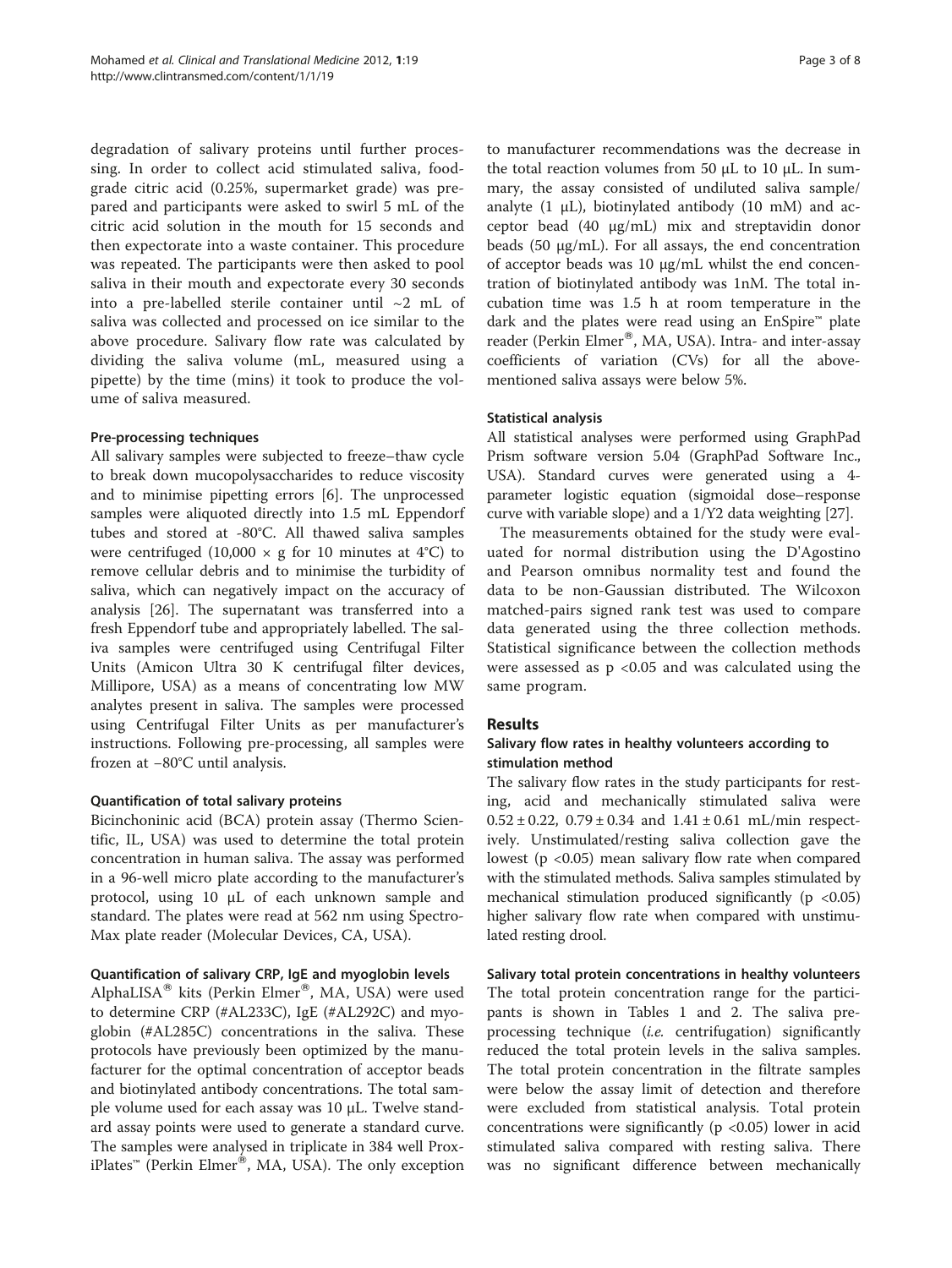| Analyte               | <b>Resting (Unstimulated)</b> | <b>Mechanically stimulated</b> | Acid stimulated |  |
|-----------------------|-------------------------------|--------------------------------|-----------------|--|
| CRP (pg/mL)           | $105(35 - 217)$               | $97(32 - 213)$                 | 66 (38-171)     |  |
| Myoglobin (pg/mL)     | 181 (132-320)                 | 134 (102-202)                  | 147 (111-195)   |  |
| lgE (pg/mL)           | 142 (56-368)                  | 152 (42-246)                   | 139 (46-221)    |  |
| Total Protein (µg/mL) | 1286 (954–2709)               | 1206 (870-2053)                | 1026 (821-1680) |  |

<span id="page-3-0"></span>Table 1 Summary of the concentration levels (median and IQR) for the three analytes and total protein measured in saliva samples collected under resting and stimulated conditions

stimulated and unstimulated drool saliva concentrations (Figure [1](#page-4-0)).

Centrifugation significantly ( $p \leq 0.001$ ) reduced the measured total protein concentration in unstimulated drool samples. It is most likely that there is some protein loss during the centrifugation, removing both cellular material and bacterial proteins. Total protein concentration was significantly ( $p \le 0.01$ ) higher when saliva samples were concentrated using Centrifugal Filter Units, as opposed to other methods of processing (Figure [2](#page-5-0)).

### Salivary CRP, myoglobin and IgE in healthy volunteers

The range of CRP, myoglobin and IgE concentrations in the participants is presented in Tables 1 and 2. The concentration of CRP, IgE and myoglobin in the filtrate was below or near the lower level of detection for all three immunoassays and thus excluded from further statistical analysis.

Acid stimulated saliva generally gave lower CRP, myoglobin and IgE levels when compared with resting and mechanically stimulated saliva samples (Figure [1\)](#page-4-0). Resting and mechanically stimulated unprocessed saliva samples gave similar median CRP and IgE levels (Figure [1A](#page-4-0) & [1C](#page-4-0)), whilst the median concentration of myoglobin measured was significantly ( $p$  <0.01) lower in mechanically stimulated, unprocessed saliva when compared with the resting saliva (Figure [1B](#page-4-0)). Samples concentrated

using the Centrifugal Filter Units produced higher levels of CRP, IgE and myoglobin. When saliva samples were centrifuged, a significant reduction (p <0.05) in CRP and myoglobin levels were observed when compared with the unprocessed saliva samples (Figure [2A](#page-5-0) & [2B\)](#page-5-0). However, centrifugation did not affect the concentration of IgE (Figure [2C\)](#page-5-0).

## **Discussion**

This study demonstrated the effectiveness of saliva as a diagnostic biological fluid depended on the standardisation of the pre-analytical phase, collection and processing methods to deliver the most accurate and meaningful results. Under the prescribed circumstances, we also provided an indication on the likely reference intervals for CRP, IgE and myoglobin in a healthy group of participants. In the present study, we determined the concentrations of total protein, CRP, myoglobin and IgE in human saliva using a homogenous bead-based assay before (unstimulated, drool resting) and after physiological stimulations (acid and mechanically stimulated). The concentration of total protein, CRP and myoglobin were significantly reduced when saliva samples were centrifuged compared with the unprocessed saliva samples. This is likely due to the removal of cells, cellular debris and bacterial proteins during centrifugation process. Similarly, work by Marshall et al. [[28](#page-7-0)] observed

| Analyte and sample type |              | Unprocessed     | Centrifuge     | Concentrated     |
|-------------------------|--------------|-----------------|----------------|------------------|
| CRP (pg/mL)             | Unstimulated | $105(35-217)$   | 71 (22-192)    | $109(31 - 282)$  |
|                         | Mechanical   | $97(32 - 213)$  | 48 (20-142)    | 213 (67-479)     |
|                         | Acid         | 66 (38-171)     | 41 (28-101)    | 156 (45. - 381)  |
| Myoglobin               | Unstimulated | 181 (132-320)   | 162 (117-266)  | 527 (233-650)    |
| (pq/mL)                 | Mechanical   | 134 (102-202)   | 111 (82-183)   | 512 (269-618)    |
|                         | Acid         | 147 (111-195)   | 121 (90-184)   | 403 (217-591)    |
| $lgE$ (pg/mL)           | Unstimulated | 142 (56-368)    | 133 (47-382)   | 155 (57-497)     |
|                         | Mechanical   | 152 (42-246)    | 151 (37-254)   | 355 (98-711)     |
|                         | Acid         | 139 (46-221)    | 123 (43-197)   | 193 (84-632)     |
| <b>Total Protein</b>    | Unstimulated | 1286 (954–2709) | 776 (369-1319) | 2996 (2042-4162) |
| $(\mu g/mL)$            | Mechanical   | 1206 (871-2053) | 716 (416–1167) | 5216 (2921-7813) |
|                         | Acid         | 1026 (821-1680) | 736 (491-1153) | 4536 (2582-6674) |

Table 2 Summary of concentration levels (median and IQR) for the three analytes and total proteins measured in saliva either processed or not processed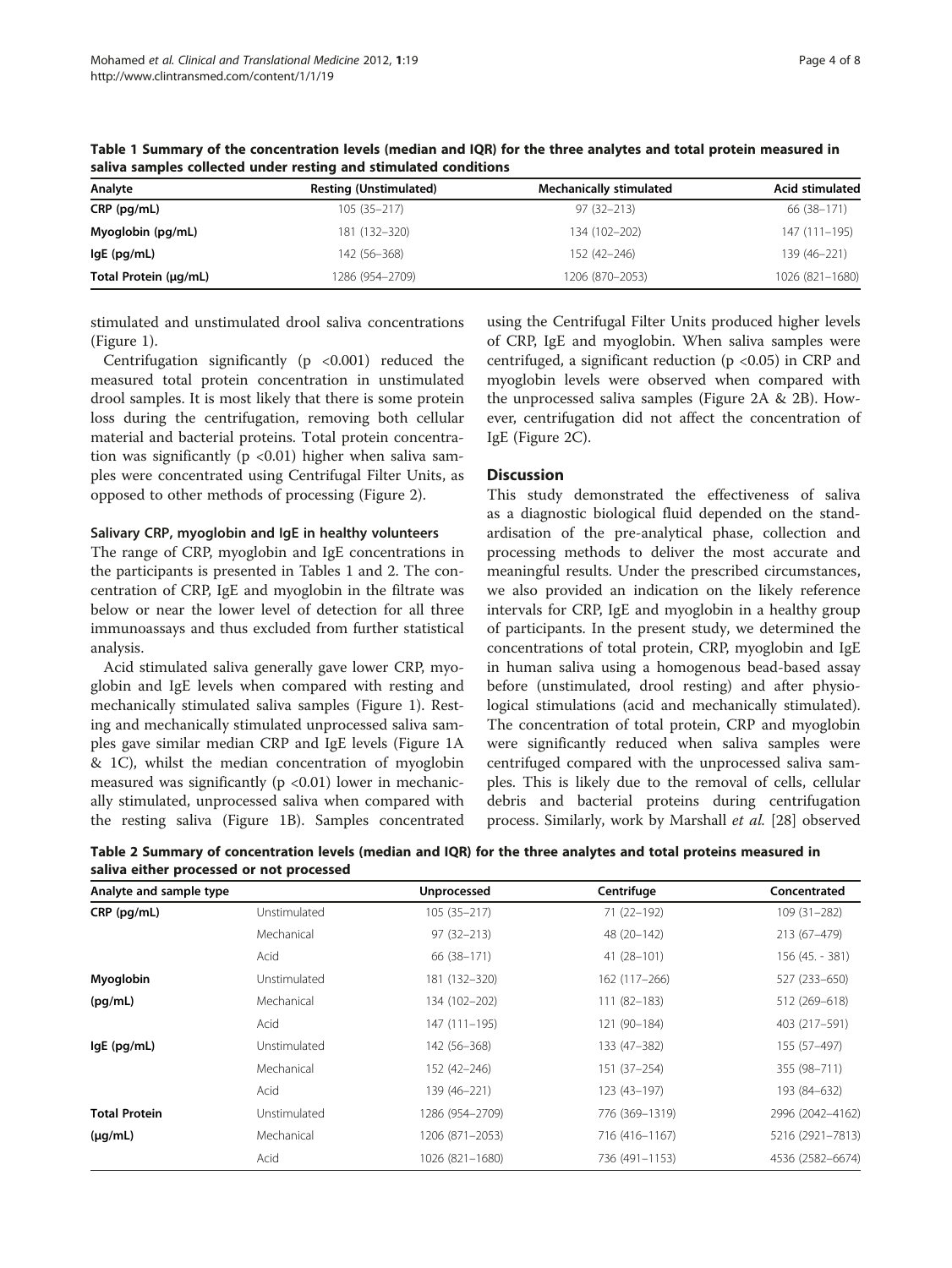<span id="page-4-0"></span>

a selective loss in the number of proteins identified on a SDS-PAGE gel post-centrifugation as compared with unprocessed saliva. Therefore, standardization of saliva collection and processing techniques is pivotal to minimising the effect on the variations in saliva composition within and between individuals.

The composition of saliva can vary rapidly according to the flow rate, the type of stimulation and the time of day. Saliva flow rate falls to almost zero during sleep, an important consideration for bedtime snacks and drinks [[29](#page-7-0)]. It is also known that there is great variability in salivary flow rates between individuals [\[1](#page-6-0)]. The salivary flow rate for a healthy person's resting saliva is >0.1 mL/min which is concurrent with our findings  $(0.52 \pm 0.22 \text{ mL/min})$ . A person with an unstimulated/resting salivary flow rates below 0.1 mL/min, is considered to have a salivary gland hypofunction [\[30\]](#page-7-0) and in our current study all of the healthy participants had normal salivary gland functions.

This study showed that both methods of swirling citric acid in the mouth and chewing on plastic tubing, significantly increased the salivary flow rates, whilst decreasing the total time required for collecting sufficient volume of sample for downstream applications. These results are comparable with previous work from our group [\[6\]](#page-6-0). Besides an increase in the salivary flow rate, the study participants reported that the mechanical stimulation was their preferred method of saliva collection. This infers that mechanical stimulation will be an ideal method to obtain saliva from patients with severe saliva production disabilities, such as in the cases of xerostomia (dry mouth syndrome) and head and neck cancer patients who have undergone radiation [\[30,31\]](#page-7-0).

It was demonstrated that the concentration of CRP in saliva was similar between resting and mechanically stimulated methods, highlighting the potential use of the latter method in a clinical setting. Similarly, the levels of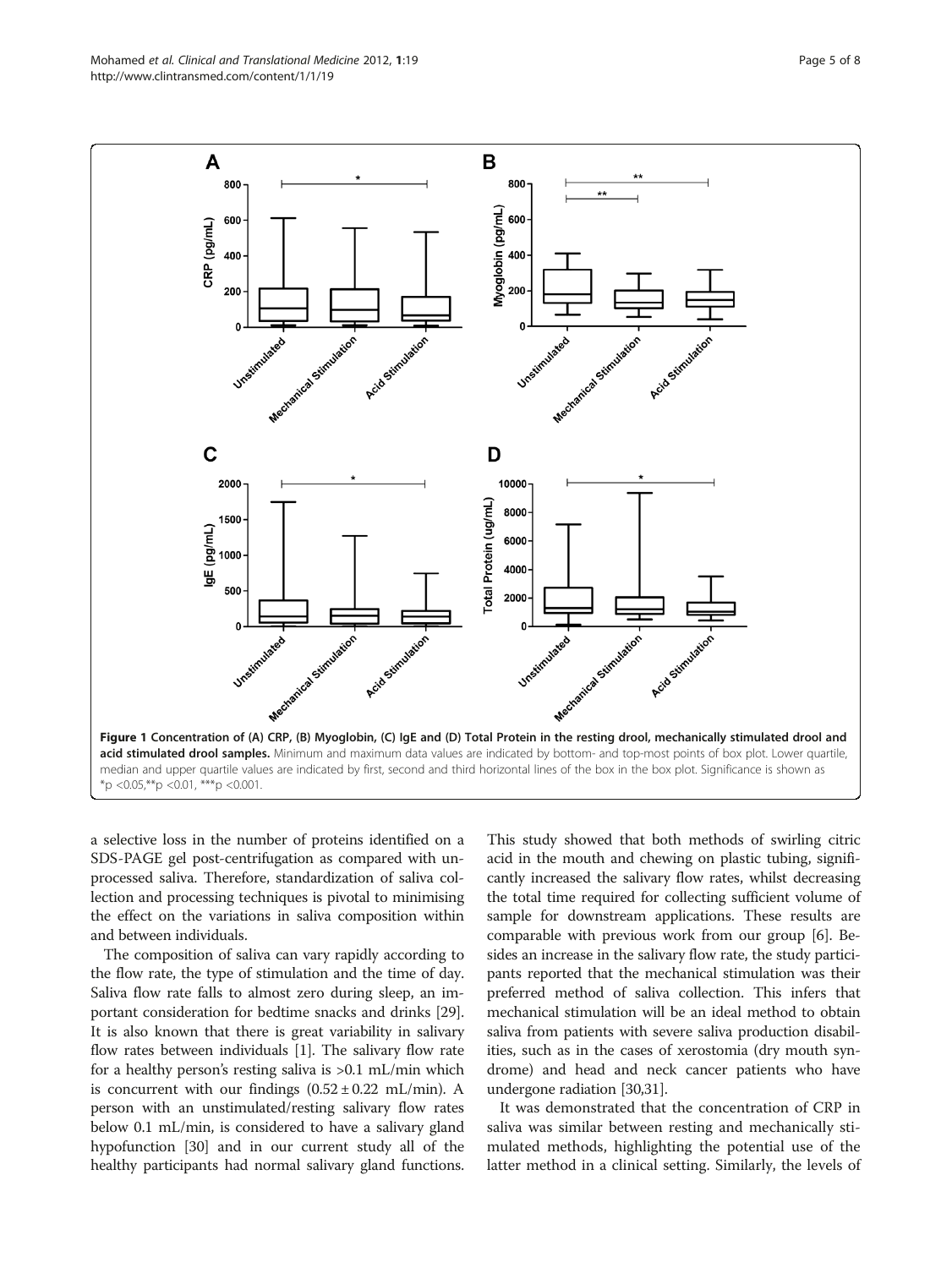<span id="page-5-0"></span>

IgE did not significantly vary between resting and mechanically stimulated saliva, further highlighting the potential use of either method in a clinical setting when determining levels for monitoring immune response [[32](#page-7-0)]. The effectiveness of mechanical stimulation as opposed to other methods of collecting saliva and detecting clinicallyrelevant proteins has been confirmed in previous studies [[33](#page-7-0)-[35](#page-7-0)]. Mechanically stimulated saliva is known to be predominantly derived from the parotid gland and consists mainly of water [[27](#page-7-0)]. When saliva is mechanically stimulated due to the large volume of water present in this type of saliva, would produce lower proteins concentration when compared with a resting saliva sample [\[27,36](#page-7-0)]. This dilution caused by mechanical stimulation appears to have an effect on smaller molecules such as Myoglobin which showed a significantly lower ( $p < 0.01$ ) concentration in the mechanically stimulated samples. However, mechanical stimulation did not appear to dilute IgE or CRP concentrations.

The total protein concentration in normal healthy saliva ranges from  $0.5 - 2$  mg/mL and this is about 3% of total

proteins found in plasma [\[16\]](#page-6-0). The resting unstimulated, unprocessed saliva in this study yielded median total protein concentration levels of 1.3 mg/mL. The total protein concentration did not differ between mechanical stimulation and resting saliva, implying that the former method is suitable under circumstances when the patients are suffering from salivary gland hypofunction.

As expected, the use of Centrifugal Filter Units to concentrate salivary proteins represents a viable way to concentrate low abundant proteins in saliva and enable their quantification. One interesting observation from this study is the increase of myoglobin in the concentrated samples, despite myoglobin being theoretically smaller (16.7 kDa) than the micro filter (30 kDa). A possible explanation for this observation is that the myoglobin forms protein complexes with other large salivary proteins and thus is retained in the filters [\[37](#page-7-0)]. Salivary myoglobin levels have been used to confirm individuals with Type 2 diabetes and various autoimmune diseases. These groups have elevated myoglobin levels [\[32](#page-7-0)].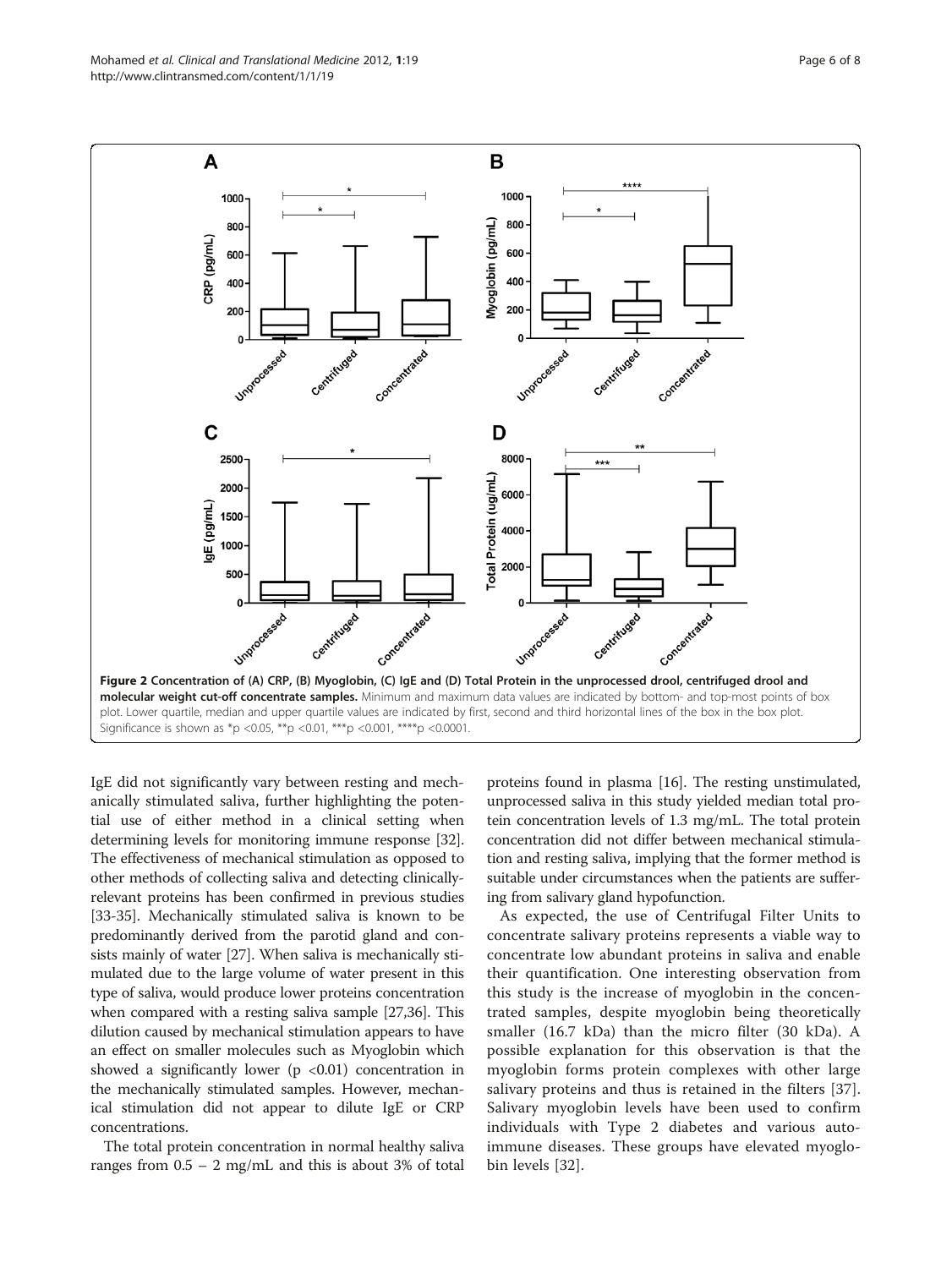<span id="page-6-0"></span>Saliva sample processing by centrifugation alone has a negative impact on the measured analytes. Centrifugating saliva samples significantly affected the measured levels of CRP and myoglobin, albeit with no significant difference in the measured levels of IgE. It appears that the centrifugation force applied tends to pull the larger proteins down. Gould et al. reported that the measured IgE concentrations can be higher in normal healthy controls without signs of allergy [20], and it is possible that some of the participants may have had allergies that they were not aware of or did not disclose in the questionnaire. The natural progression once the collection and processing techniques are established is to look at variability in different age groups, genders, health conditions etc. and investigate the relationship between serum and salivary levels of these proteins for clinical utility.

### Conclusion

In summary, our current study demonstrated that alternative saliva stimulation methods (i.e. mechanical stimulation) would be an ideal way to collect saliva in a clinical, challenging environment. Mechanical stimulation showed no effect on the measured CRP and IgE levels thus highlighting the relevance of this method of saliva sample collection. Saliva samples when centrifuged showed significantly lower concentrations of total proteins measured when compared with the unprocessed saliva. Our findings from this research pave the way towards making saliva diagnostics a reality. The standardisation of sample collection and processing method is a step in the right direction in enabling saliva to be studied as a sample of choice for diagnostic purposes where final goal would be to advance the translation of salivary research from a laboratory setting to the bed side of a patient.

### Competing interests

The authors declare that they have no competing interests.

#### Author contributions

RM: Experimental execution; JC: Experimental execution; JCW: critical reviewing of the paper; GD: critical reviewing of the paper; CP: design of the study and critical reviewing of the data, analysis; All authors read and approved the final manuscript.

#### Acknowledgements

The authors would like to acknowledge the financial support from the Queensland Government Smart Futures Fellowship Programme (QGSFF), the University of Queensland New Staff Research Funds (UQNSRSF 601252) and The University of Queensland Foundation Research Excellence Award. In addition, authors wish to acknowledge PerkinElmer for the supply of Beta-Test kits.

### Author details

<sup>1</sup>The Australian Institute for Bioengineering and Nanotechnology, St-Lucia, Australia. <sup>2</sup>The School of Chemical Engineering and the University of Queensland, Queensland, Australia. <sup>3</sup>Chemical Pathology, Princess Alexandra Hospital, Pathology Queensland, Woolloongabba, Australia. <sup>4</sup>School of Medicine, Southside Clinical School, The University of Queensland, Herston, Australia. <sup>5</sup>Saliva Translational Research Group, Tissue Engineering and

Microfluidic Laboratory, the Australian Institute for Bioengineering and Nanotechnology, The University of Queensland, Old Cooper Road, St. Lucia, Queensland 4072, Australia.

### Received: 23 July 2012 Accepted: 25 July 2012 Published: 5 September 2012

### References

- 1. Humphrey SP, Williamson RT: A review of saliva: normal composition, flow, and function. J Prosthet Dent 2001, 85(2):162-169.
- 2. Yeh C-K, et al: Current development of saliva/oral fluid-based diagnostics. Texas Dental J 2010, 127(7):651–661.
- Bandhakavi S, et al: A dynamic range compression and three-dimensional peptide fractionation analysis platform expands proteome coverage and the diagnostic potential of whole saliva. J Proteome Res 2009, 8(12):5590–5600.
- 4. Schulz BL, Cooper-White J, Punyadeera CK: Saliva proteome research: current status and future outlook. Crit Rev Biotechnol 2012, doi:[10.3109/](http://dx.doi.org/10.3109/07388551.2012.687361) [07388551.2012.687361.](http://dx.doi.org/10.3109/07388551.2012.687361)
- 5. Pfaffe T, et al: Diagnostic potential of saliva: current state and future applications. Clin Chem 2011, 57(5):675–687.
- 6. Worthman CM, Stallings JF, Hofman LF: Sensitive salivary estradiol assay for monitoring ovarian function. Clin Chem 1990, 36(10):1769-1773.
- 7. Punyadeera C, et al: One-step homogeneous C-reactive protein assay for saliva. J Immunol Methods 2011, 373:19-25.
- 8. Henson BS, Wong DT: Collection, Storage, and Processing of Saliva Samples for Downstream Molecular Applications. Methods in Molecular Biology 2010, 666(Part 1):21–30.
- 9. Agha Hosseini F, Mirzaii Dizgah I, Mirjalili N: Relationship of stimulated whole saliva cortisol level with the severity of a feeling of dry mouth in menopausal women. Gerodontology 2012, 29(1):43–47.
- 10. Dawes C: Considerations in the development of diagnostic tests on saliva. Ann N Y Acad Sci 1993, 694(1):265-269.
- 11. Dawes C, Jenkins GN: The effects of different stimuli on the composition of saliva in man. J Physiol 1964, 170:86–100.
- 12. Raff H, Findling JW: Biomarkers: salivary cortisol or cortisone? Nat Rev Endocrinol 2010, 6(12):658–660.
- 13. Groschl M: The physiological role of hormones in saliva. Bioessays 2009, 31(8):843–852.
- 14. Dodds MW, Johnson DA, Yeh CK: Health benefits of saliva: a review. J Dent 2005, 33(3):223–233.
- 15. Almeida PDV, et al: Saliva composition and functions: a comprehensive review. J Contemp Dent Pract 2008, 9(3):72–80.
- 16. Edgar WM: Saliva: its secretion, composition and functions. Br Dent J 1992, 172(8):305–312.
- 17. Punyadeera C: Human saliva as a tool to investigate intimate partner violence. Brain Behav Immun 2012, 26(4):541–542.
- 18. Out D, et al: Assessing salivary C-reactive protein: longitudinal associations with systemic inflammation and cardiovascular disease risk in women exposed to intimate partner violence. Brain Behav Immun 2012, 26(4):543–551.
- 19. Ridker PM: Establishing a clinical basis for hsCRP in the prevention and treatment of cardiovascular disease. Clin Chem 2010, 56(7):1186-1187
- 20. Gould HJ, et al: The biology of IgE and the basis of allergic disease. Annu Rev Immunol 2003, 21:579–628.
- 21. Stone MJ, et al: Serum myoglobin level as diagnostic test in patients with acute myocardial infarction. Br Heart J 1977, 39(4):375-380.
- 22. Chang WI, et al: MUC1 expression in the oral mucosal epithelial cells of the elderly. Arch Oral Biol 2011, 56(9):885–890.
- 23. Ambatipudi KS, et al: Quantitative analysis of age specific variation in the abundance of human female parotid salivary proteins. J Proteome Res 2009, 8(11):5093–5102.
- 24. Arima H, et al: High-sensitivity C-reactive protein and coronary heart disease in a general population of Japanese: the Hisayama study. Arterioscler Thromb Vasc Biol 2008, 28(7):1385–1391.
- 25. Findlay J, Dillard R: Appropriate Calibration Curve Fitting in Ligand Binding Assays. AAPS J 2007, 9(2):E260–E267.
- 26. Schipper RG, Silletti E, Vingerhoeds MH: Saliva as research material: Biochemical, physicochemical and practical aspects. Arch Oral Biol 2007, 52(12):1114–1135.